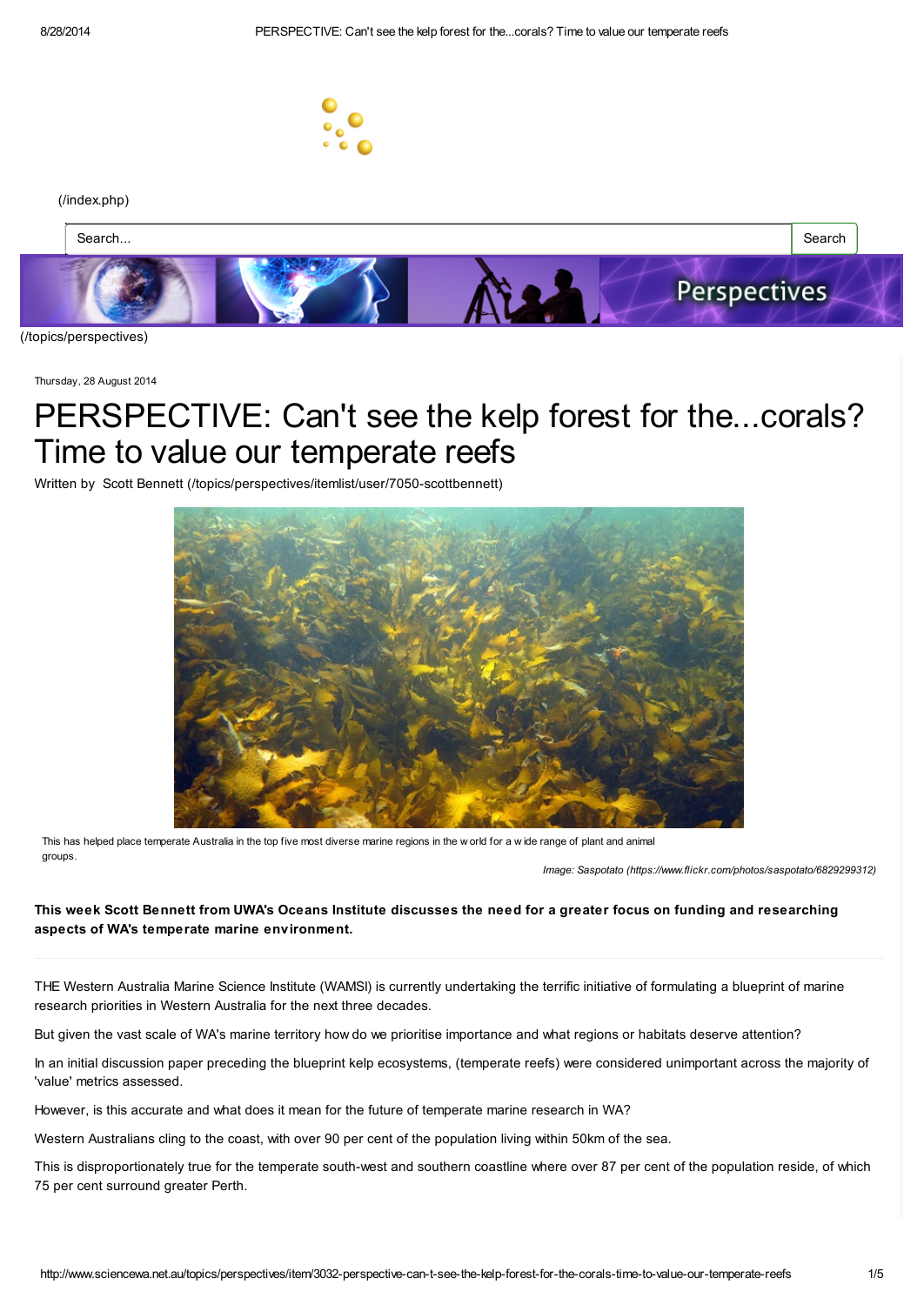While there are many reasons for this, it is fair to say that a large proportion of the population do so in-part, because of a sense of connection and identity with the ocean and the lifestyle it offers.

One just has to look at the boat ownership and the popularity of recreational fishing in the state, which have the highest and second highest per-capita rates in Australia, respectively.

Based on these numbers alone, the importance of temperate reefs in WA is apparent, but what often goes unrecognised is that the biodiversity and intrinsic value of temperate reefs are globally unique.

## Local marine species considered unique

South West (SW) WA has experienced remarkable isolation and climatic stability over the past 50 million years, which has promoted the evolution and diversification of species not found anywhere else on earth.

This has helped place temperate Australia in the top five most diverse marine regions in the world for a wide range of plant and animal groups.

What's more, due to this remarkable climatic stability, populations living only a few hundred kilometres apart show strong levels of adaptation meaning they cannot tolerate even subtle changes in temperature.

This high degree of climatic specialisation can make these endemic species extremely vulnerable to warming, which is currently taking place along our south west coast, around two times faster than the global average.

South-Western Australia's unique biodiversity is also economically important. The western rock lobster for instance, fished along the SW coast is the most valuable single species fishery in Australia, worth approximately \$185 million annually. Similarly, recreational fishing expenditure, much of which targets endemic species such as the dhufish and baldchin groper is worth an estimated \$200 million dollars annually.

Meanwhile, the potential of other aspects of our temperate marine diversity are only beginning to be explored such as the incredible diversity of sponges and seaweeds, which harbour enormous research potential for medical and pharmaceutical industries.

WA's temperate marine environment goes largely unrecognised, undervalued and resultantly underfunded, relative to its enormous intrinsic, economic and social importance.

Only by recognising, celebrating and supporting this submerged natural wonder will we be able to continue to enjoy the lifestyle we currently lead for generations to come.

#### Scott Bennett is a PhD student at the University of Western Australia's Oceans Institute.

Read 86 times

Last modified on Thursday, 28 August 2014 08:56

Published in Perspectives [\(/topics/perspectives\)](http://www.sciencewa.net.au/topics/perspectives)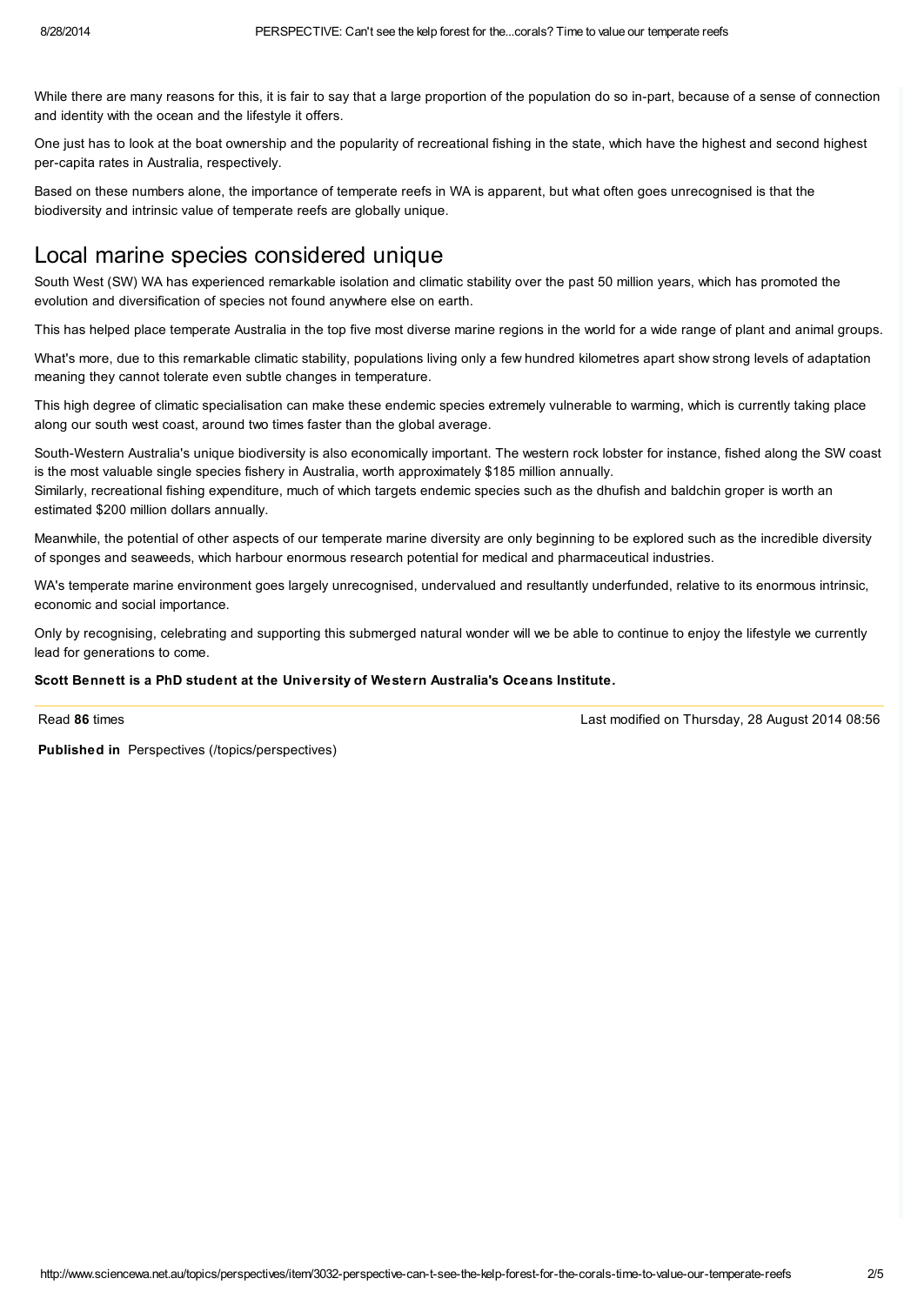| <b>ScienceNetwork WA</b><br>0 Comments                                                   | - oain.                                                                                                                                                               |
|------------------------------------------------------------------------------------------|-----------------------------------------------------------------------------------------------------------------------------------------------------------------------|
| Sort by Best ~                                                                           | Share $\triangle$ Favorite $\star$                                                                                                                                    |
| Start the discussion                                                                     |                                                                                                                                                                       |
|                                                                                          | Be the first to comment.                                                                                                                                              |
|                                                                                          |                                                                                                                                                                       |
| ALSO ON SCIENCENETWORK WA                                                                | <b>WHATS THIS?</b>                                                                                                                                                    |
| Australian humpbacks challenge breeding grounds<br>assumption                            | 'Avian AIDS' virus poses threat to endangered New                                                                                                                     |
|                                                                                          | <b>Caledonian parrots</b>                                                                                                                                             |
| 3 comments • 3 months ago                                                                | 1 comment . 7 days ago                                                                                                                                                |
| Kerry Firkin - Really the more I find out about the<br>Humpbacks the more I want to know | Ed Rybicki - If it is of any interest, we have just had<br>accepted for publication the first study of BFDV in a wild<br>parrot population in South Africa - together |
| Mid West fauna survey stumbles on 'trapdoor'<br>1 comment . 2 months ago                 | Early drinking age leads to heavy use in later life<br>1 comment • a month ago                                                                                        |

back to top (/topics/perspectives/item/3032-perspective-can-t-see-the-kelp-forest-for-the-corals-time-to-value-our-temperatereefs#startOfPageId3032)

## Subscribe for email updates

Subscribe

#### Latest news

Human traffic threatens urban forests [\(/topics/environment-a-conservation/item/3031-human-traffic-threatens-urban-forests\)](http://www.sciencewa.net.au/topics/environment-a-conservation/item/3031-human-traffic-threatens-urban-forests)

Targeted therapy one step closer in neuroblastoma research [\(/topics/health-a-medicine/item/3030-targeted-therapy-one-step-closer-in](http://www.sciencewa.net.au/topics/health-a-medicine/item/3030-targeted-therapy-one-step-closer-in-neuroblastoma-research)neuroblastoma-research)

Priority Protected Areas key to dieback framework [\(/topics/environment-a-conservation/item/3027-priority-protected-areas-key-to-dieback](http://www.sciencewa.net.au/topics/environment-a-conservation/item/3027-priority-protected-areas-key-to-dieback-framework)framework)

French beetles tackle Great Southern cattle dung [\(/topics/environment-a-conservation/item/3029-french-beetles-tackle-great-southern-cattle](http://www.sciencewa.net.au/topics/environment-a-conservation/item/3029-french-beetles-tackle-great-southern-cattle-dung)dung)

Researchers encounter rare chlorella infection [\(/topics/health-a-medicine/item/3028-researchers-encounter-rare-chlorella-infection\)](http://www.sciencewa.net.au/topics/health-a-medicine/item/3028-researchers-encounter-rare-chlorella-infection)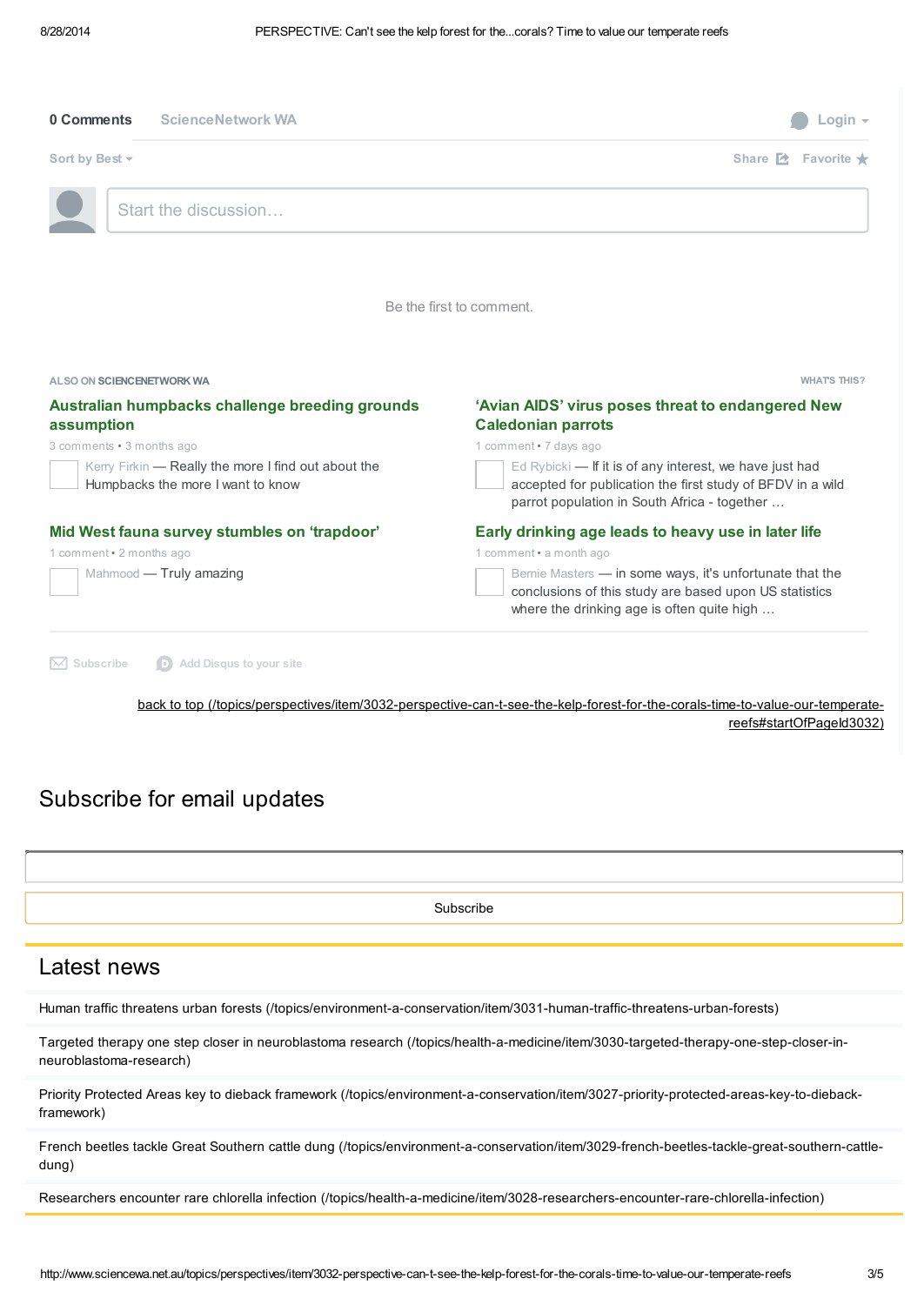

Connecting you to news, events and information from all corners of the Western Australian science community.

#### Explore by Topic

Aboriginal Science and Knowledge [\(/topics/aboriginal-science-a-knowledge\)](http://www.sciencewa.net.au/topics/aboriginal-science-a-knowledge) Agriculture and Food [\(/topics/agriculture\)](http://www.sciencewa.net.au/topics/agriculture) Energy [\(/topics/energy\)](http://www.sciencewa.net.au/topics/energy) Environment and Conservation [\(/topics/environment-a-conservation\)](http://www.sciencewa.net.au/topics/environment-a-conservation) Fisheries and Water [\(/topics/fisheries-a-water\)](http://www.sciencewa.net.au/topics/fisheries-a-water) Industry and Resources [\(/topics/industry-a-resources\)](http://www.sciencewa.net.au/topics/industry-a-resources) Health and Medicine [\(/topics/health-a-medicine\)](http://www.sciencewa.net.au/topics/health-a-medicine) Social Science [\(/topics/social-science\)](http://www.sciencewa.net.au/topics/social-science) Space [\(/topics/space\)](http://www.sciencewa.net.au/topics/space) Technology and Innovation [\(/topics/technology-a-innovation\)](http://www.sciencewa.net.au/topics/technology-a-innovation) Perspectives [\(/topics/perspectives\)](http://www.sciencewa.net.au/topics/perspectives) Explore by Region Goldfields–Esperance [\(/explore-by-region/goldfieldsesperance\)](http://www.sciencewa.net.au/explore-by-region/goldfieldsesperance) Great Southern [\(/explore-by-region/great-southern\)](http://www.sciencewa.net.au/explore-by-region/great-southern) Kimberley [\(/explore-by-region/kimberley-science-portal\)](http://www.sciencewa.net.au/explore-by-region/kimberley-science-portal) Mid West and Gascoyne [\(/explore-by-region/mid-west-a-gascoyne\)](http://www.sciencewa.net.au/explore-by-region/mid-west-a-gascoyne) Peel [\(/explore-by-region/peel\)](http://www.sciencewa.net.au/explore-by-region/peel) Pilbara [\(/explore-by-region/pilbara\)](http://www.sciencewa.net.au/explore-by-region/pilbara) South West [\(/explore-by-region/south-west\)](http://www.sciencewa.net.au/explore-by-region/south-west) Wheatbelt [\(/explore-by-region/wheatbelt\)](http://www.sciencewa.net.au/explore-by-region/wheatbelt) Events Submit an Event [\(/whatson/submit-an-event\)](http://www.sciencewa.net.au/whatson/submit-an-event) All events [\(/whatson/all-events\)](http://www.sciencewa.net.au/whatson/all-events) Science in WA Premier's Science Awards [\(/science-in-wa/wa-science-awards\)](http://www.sciencewa.net.au/science-in-wa/wa-science-awards) WA's Chief Scientist [\(/science-in-wa/chief-scientists-blog\)](http://www.sciencewa.net.au/science-in-wa/chief-scientists-blog) Inspiring Australia [\(/science-in-wa/inspiring-australia\)](http://www.sciencewa.net.au/science-in-wa/inspiring-australia) About us ScienceNetwork WA [\(/aboutus/sciencenetwork-wa\)](http://www.sciencewa.net.au/aboutus/sciencenetwork-wa) Our Team [\(/aboutus/our-team\)](http://www.sciencewa.net.au/aboutus/our-team)

### Supported by

# [\(https://www.facebook.com/ScienceNetworkWA\)](https://www.facebook.com/ScienceNetworkWA) **▼** [\(https://twitter.com/SNWA\)](https://twitter.com/SNWA) 圖 [\(https://www.youtube.com/user/ScienceNetworkWA\)](https://www.youtube.com/user/ScienceNetworkWA)

© 2014 ScienceNetwork WA.